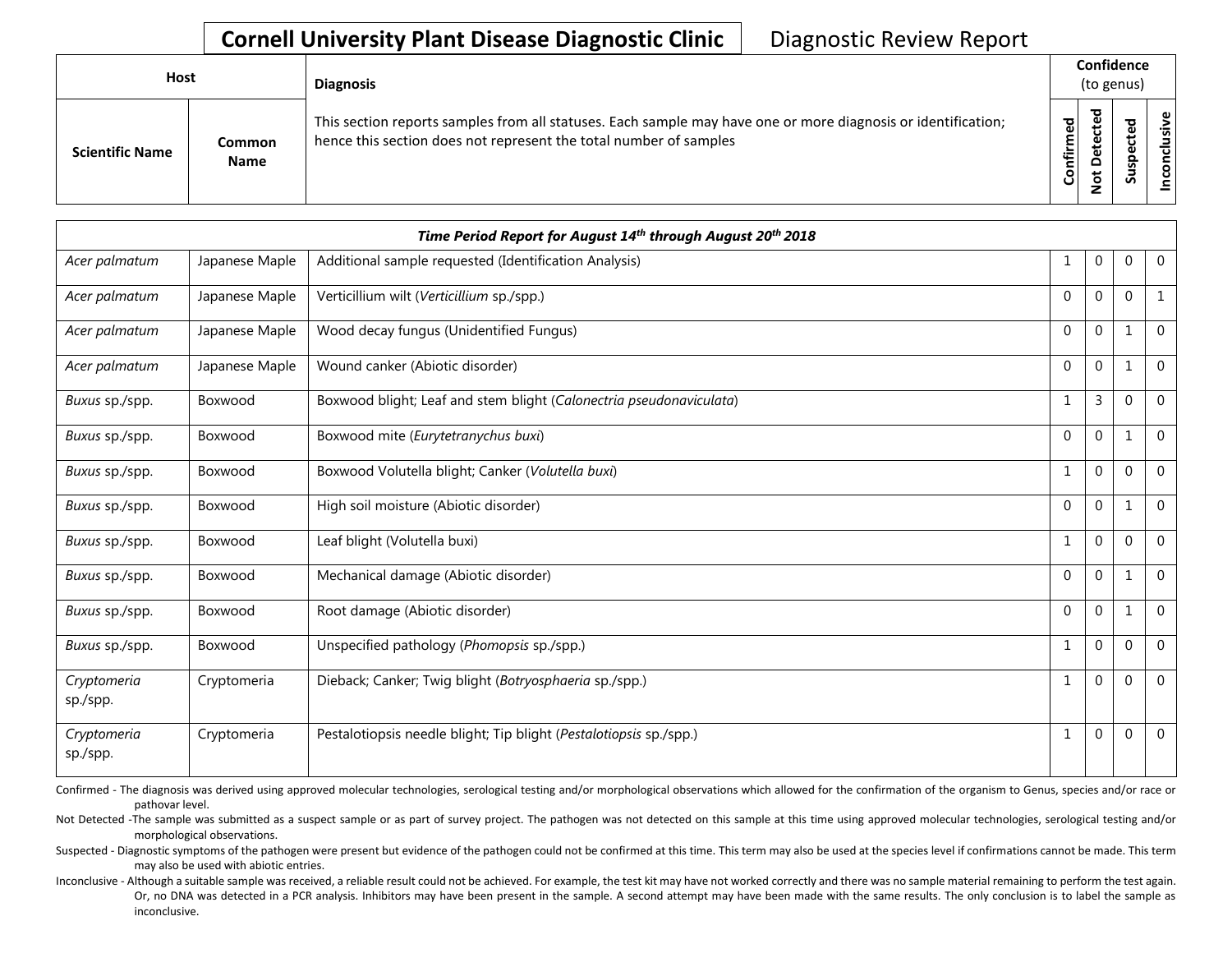## **Cornell University Plant Disease Diagnostic Clinic** | Diagnostic Review Report

| <b>Host</b>            |                       |                                                                                                                                                                                                 |                                          | <b>Diagnosis</b> |                 | Confidence<br>(to genus) |  |  |
|------------------------|-----------------------|-------------------------------------------------------------------------------------------------------------------------------------------------------------------------------------------------|------------------------------------------|------------------|-----------------|--------------------------|--|--|
| <b>Scientific Name</b> | Common<br><b>Name</b> | This section reports samples from all statuses. Each sample may have one or more diagnosis or identification;<br>Confirmed<br>hence this section does not represent the total number of samples | ъ<br>ں<br>Φ<br>سد<br>$\Omega$<br>سه<br>- | ശ                | Φ<br>usiv<br>᠊ᠣ |                          |  |  |

| Cryptomeria<br>sp./spp. | Cryptomeria                                       | Root damage (Abiotic disorder)                         | $\Omega$       | $\Omega$    |              | $\overline{0}$ |
|-------------------------|---------------------------------------------------|--------------------------------------------------------|----------------|-------------|--------------|----------------|
| Fragaria x<br>ananassa  | Commercial<br>Strawberry;<br>garden<br>strawberry | Additional sample requested (Identification Analysis)  | $\mathbf{1}$   | $\Omega$    | $\mathbf{0}$ | $\mathbf 0$    |
| Fragaria x<br>ananassa  | Commercial<br>Strawberry;<br>garden<br>strawberry | Charcoal rot (Macrophomina sp./spp.)                   | $\mathbf{0}$   | $\Omega$    | 1            | $\overline{0}$ |
| Fragaria x<br>ananassa  | Commercial<br>Strawberry;<br>garden<br>strawberry | Unspecified pathology (Fusarium sp./spp.)              | 1              | $\Omega$    | $\Omega$     | $\mathbf 0$    |
| Fragaria x<br>ananassa  | Commercial<br>Strawberry;<br>garden<br>strawberry | Verticillium wilt (Verticillium sp./spp.)              | $\Omega$       | 1           | $\Omega$     | $\overline{0}$ |
| Hosta sp./spp.          | Hosta                                             | Hosta virus X (HVX) (Potexvirus Hosta Virus X)         | $\overline{2}$ | $\Omega$    | $\Omega$     | $\mathbf{0}$   |
| Nyssa sp./spp.          | Tupelo; gum                                       | Dieback; Canker; Twig blight (Botryosphaeria sp./spp.) | 1              | $\Omega$    | $\Omega$     | $\overline{0}$ |
| Nyssa sp./spp.          | Tupelo; gum                                       | Unknown abiotic disorder (Abiotic disorder)            | $\Omega$       | $\mathbf 0$ | 1            | $\mathbf{0}$   |
| Picea pungens           | <b>Blue Spruce</b>                                | Rhizosphaera needle cast (Rhizosphaera sp./spp.)       | 1              | $\Omega$    | $\Omega$     | $\mathbf 0$    |

Confirmed - The diagnosis was derived using approved molecular technologies, serological testing and/or morphological observations which allowed for the confirmation of the organism to Genus, species and/or race or pathovar level.

Not Detected -The sample was submitted as a suspect sample or as part of survey project. The pathogen was not detected on this sample at this time using approved molecular technologies, serological testing and/or morphological observations.

Suspected - Diagnostic symptoms of the pathogen were present but evidence of the pathogen could not be confirmed at this time. This term may also be used at the species level if confirmations cannot be made. This term may also be used with abiotic entries.

Inconclusive - Although a suitable sample was received, a reliable result could not be achieved. For example, the test kit may have not worked correctly and there was no sample material remaining to perform the test again. Or, no DNA was detected in a PCR analysis. Inhibitors may have been present in the sample. A second attempt may have been made with the same results. The only conclusion is to label the sample as inconclusive.